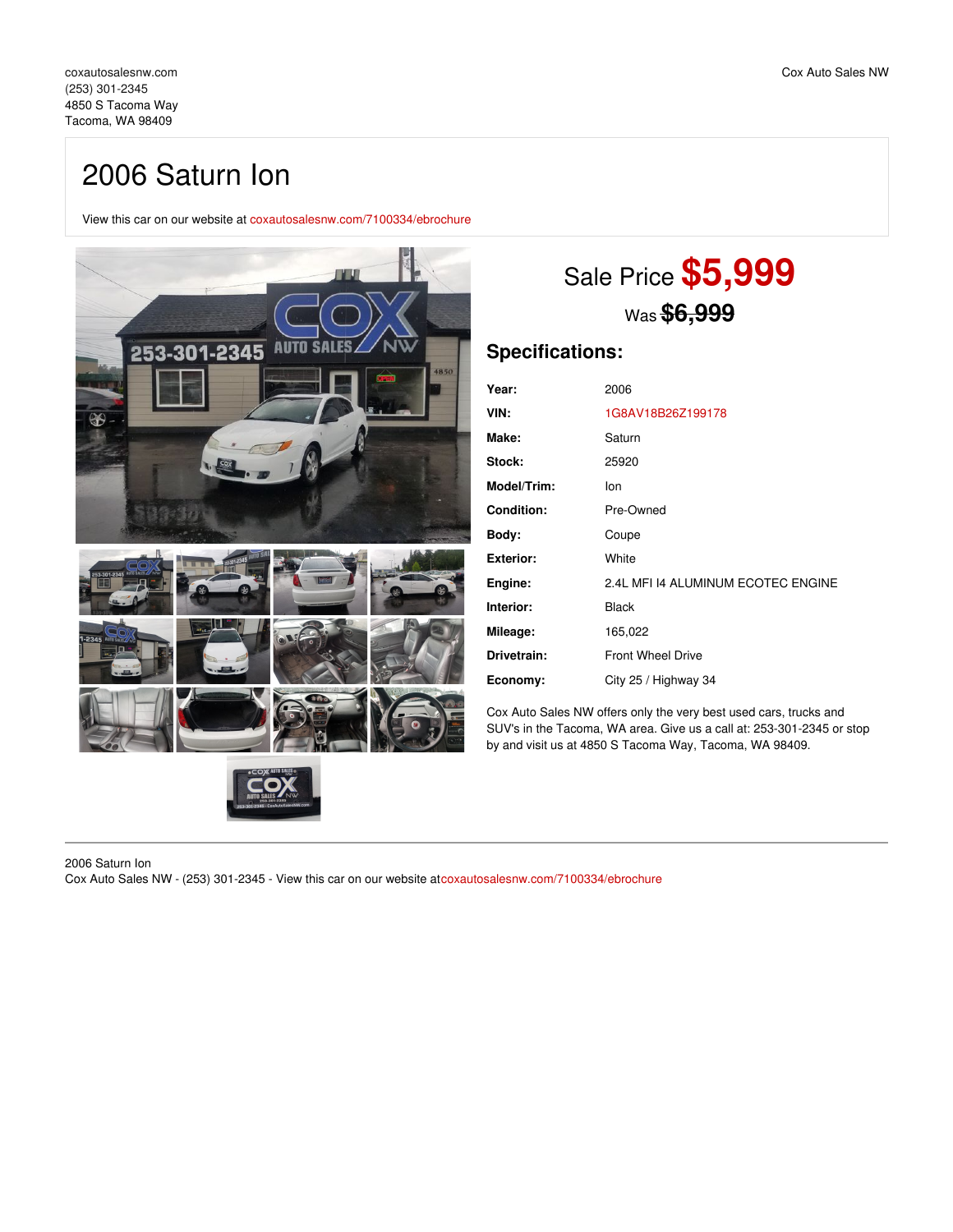

#### 2006 Saturn Ion

Cox Auto Sales NW - (253) 301-2345 - View this car on our website at[coxautosalesnw.com/7100334/ebrochure](https://coxautosalesnw.com/vehicle/7100334/2006-saturn-ion-tacoma-wa-98409/7100334/ebrochure)

## **Installed Options**

#### **Interior**

- 60/40 split folding rear seat (2005)
- AM/FM stereo w/CD player/MP3-inc: (4) coaxial speakers Adjustable steering column
- Air conditioning w/dust & pollen filtration system
- Analog instrumentation-inc: speedometer, tachometer, coolant temp gauge, fuel level
- gauge, trip odometer
- Cargo area carpet w/full trim
- Center front console w/sliding armrest, enclosed storage, (2) cup holders, (2) auxiliary pwr outlets
- Cruise control- Engine immobilizing theft-deterrent system (2005)
- Height-adjustable driver seat- OnStar w/(1) year Safe & Sound service
- Pandora cloth deluxe front bucket seats
- Programmable pwr door locks w/lockout protection, delayed locking- Pwr windows
- Rear window defogger w/manual shut-off feature & timed reset (2005)
- Remote keyless entry w/security alarm

#### **Exterior**

- Automatic headlights- Daytime running lamps- Dual pwr mirrors
- Dual rear access doors (2005)- Fog lamps- Intermittent windshield wipers

#### **Safety**

- 60/40 split folding rear seat (2005)
- AM/FM stereo w/CD player/MP3-inc: (4) coaxial speakers Adjustable steering column
- Air conditioning w/dust & pollen filtration system
- Analog instrumentation-inc: speedometer, tachometer, coolant temp gauge, fuel level
- gauge, trip odometer
- Cargo area carpet w/full trim
- Center front console w/sliding armrest, enclosed storage, (2) cup holders, (2) auxiliary pwr outlets